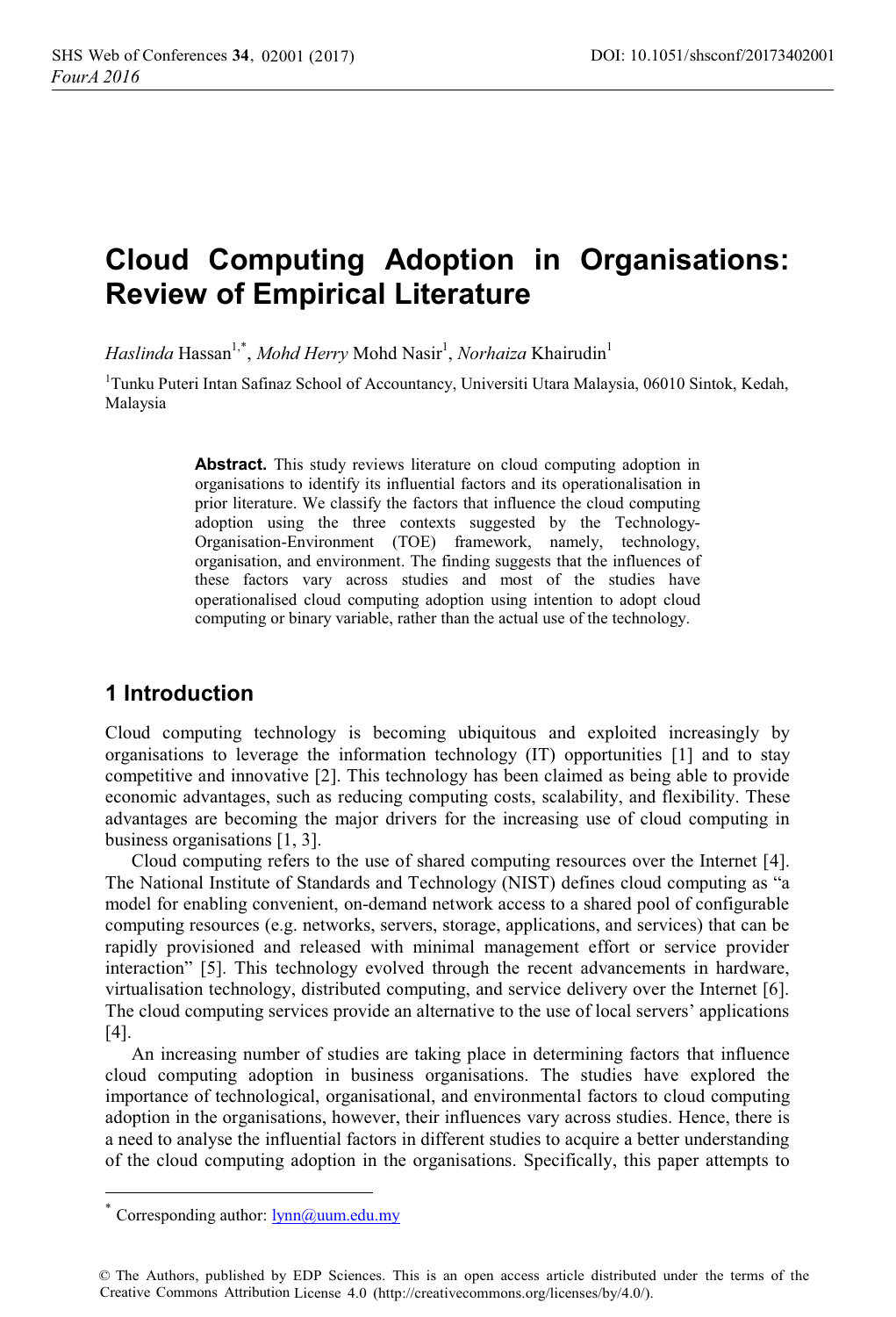identify the factors that influence the cloud computing adoption in the organisations and to determine how the existing studies operationalise the cloud computing adoption.

The next section presents literature review on cloud computing, focusing specifically on understanding cloud computing, factors influencing the cloud computing adoption in organisations, and the operationalisation of cloud computing adoption. The final section concludes with the study's limitation.

## **2 Literature Review**

#### **2.1 Understanding cloud computing**

The term "cloud" is derived from the idea where users are able to access applications from anywhere in the world on demand [7]. Cloud computing uses ubiquitous resources that can be shared by business users over the Internet, allowing them to communicate with many servers at the same time [2].

There are three types of cloud computing services, namely, Infrastructure-as-a-System (IaaS), Platform-as-a-Service (PaaS), and Software-as-a-Service (SaaS). IaaS is the most basic service level that offers customers the infrastructure services over the Internet, including storage, network, and software. The customer mainly manages the operation of the infrastructure while the provider generally maintains the operations of the data centre [4]. PaaS offers services, such as application design, development, testing, deployment, and programming language hosting tools, in which the access to these services are provided online to customers who desire to build an application for their organisation [3]. Hence, customers who use these PaaS services do not have to buy and manage the underlying infrastructure to develop the application as they are available online. In the SaaS model, users can utilise a hosted set of software that they do not own, but pay for the elements of the utilisation [4]. Customers can install the software according to the types of exclusive and non-exclusive method, including public, private, hybrid, and community clouds [5] and the applications can be used at anytime and anywhere over the Internet [3].

#### **2.2 Factors influencing cloud computing adoption in organisations**

This study reviews literature on cloud computing adoption in organisations to identify factors that influence the cloud computing adoption in the organisations and to determine how the existing studies operationalise the cloud computing adoption. The search of literature on Google Scholar was conducted on 11th March 2016 where "cloud computing adoption" was used as the keyword. The search was, however, limited to the title of the articles only.

As of the date, we found that there were 352 articles with "cloud computing adoption" at the title of the articles. Nonetheless, several articles with the "adoption of cloud computing" at the title of the articles were also included in the list and were, therefore, considered for review. Many of the studies were, however, excluded from our review due to the studies being exploratory, qualitative in nature, individual used as a unit of analysis, conference papers, lecture notes, and press releases. Articles that did not fall within these criteria are deemed relevant for review. Of the 352, only nine (9) studies focused on the factors that influence cloud computing adoption in organisations and, therefore, selected for review (Table 1). This data indicates that in spite of the increasing attention of researchers to cloud computing, the empirical studies on the factors that influence cloud computing adoption in organisations, are however, limited. It is likely that cloud computing is a relatively recent area of research in the IS discipline [6].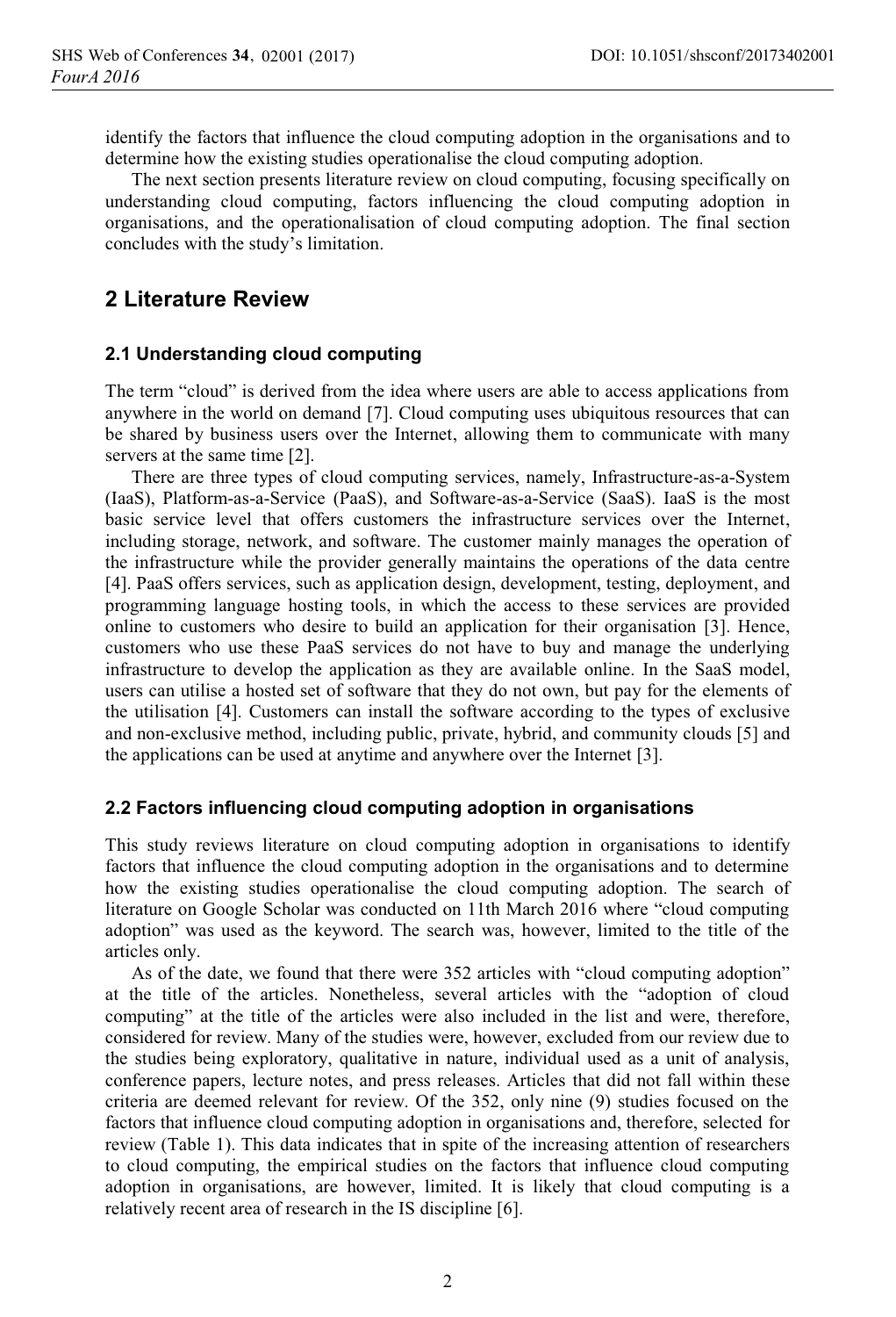Most of the studies were carried out in the Asia-Pacific region [see, for example, 3, 9], Europe [1, 6], and North America [10]. Many of them focused on both small and large companies in more than one industry. Only one study emphasised on the SMEs [11] and on a single industry [2].

Technology-organisation-environment (TOE) framework has been widely used in prior studies to examine factors influencing cloud computing adoption in organisations [see, for example, 12]. TOE framework suggests that the process by which an organisation adopts and implements technological innovations is influenced by factors from three contexts: technology (T)—technologies that are relevant to organisations; organisation (O)—the organisation's size, scope, and the amount of slack resources available in the organisations; and environment (E)—external environment in which an organisation conducts its business [8]. Other studies have used a combination of technology acceptance model (TAM)-TOE framework [3], diffusion of innovation (DOI)-TOE [6], institutional theory [9], transaction cost theory [13], and information processing theory [10]. One study, however, did not use any specific theory [11]. TAM model generally explains the individual's behavioural intention to use IT, hence, we argue that the model is more appropriate to be used to measure technology acceptance at the individual level rather than at the organisation. Although mimetic pressure, coercive pressure, and normative pressure (as proposed by the institutional theory) were covered in one study [9], the effects of these factors on cloud computing adoption, however, have not been tested.

Recognising the importance of the TOE framework in prior studies, this framework is used to present the various technological, organisational, and environmental factors found to influence the cloud computing adoption in organisations (see Table 1 for details). Most studies have explored the importance of these factors on cloud computing adoption in their studies, however, their influences on the adoption vary across different industry contexts. We also found that not all studies covered factors from all the three contexts [9, 11, 13].

From the technological context, three common factors tested in prior studies were relative advantage, compatibility, and complexity. These three factors are derived from Roger's DOI theory [14]. Relative advantage was covered by most of the studies and was found significant. The significant importance of relative advantage indicates that the organisations recognise the relative advantages of cloud computing, such as in reducing IT costs, creating the competitive advantage, and enabling easier access to information. Nonetheless, organisations in high-tech industry have perceived relative advantage as significant but negatively influencing cloud computing adoption. These organisations may have realised the relative advantage of using cloud computing, however, they may have a lower level of cloud computing knowledge [2]. Compatibility was seen as not an important factor to consider cloud computing in all the three studies [1, 2, 6]. Conversely, the significant finding of complexity to cloud computing adoption [1, 3, 6, 11] implies that the organisations have a level of fear and concern regarding the adoption of cloud computing services [1].

From the organisational context, a number of studies on cloud computing adoption have witnessed significant role of top management support on cloud computing adoption in Taiwan [2], Australia [9], and Portugal [6]. The result suggests that top management plays the decision process by demonstrating support in the form of committing financial and organisational resources and engaging in the process [6]. Although the adoption of cloud computing is not limited to large organisations, organisation size was found to be a facilitator of cloud computing adoption [2, 6]. Larger organisations with more resources were argued to have more tendencies to adopt cloud computing than smaller organisations. Evidence from the study conducted by Oliveira et al. indicates that firms, with an established technology infrastructure and competent workforce, are better suited for cloud integration [6].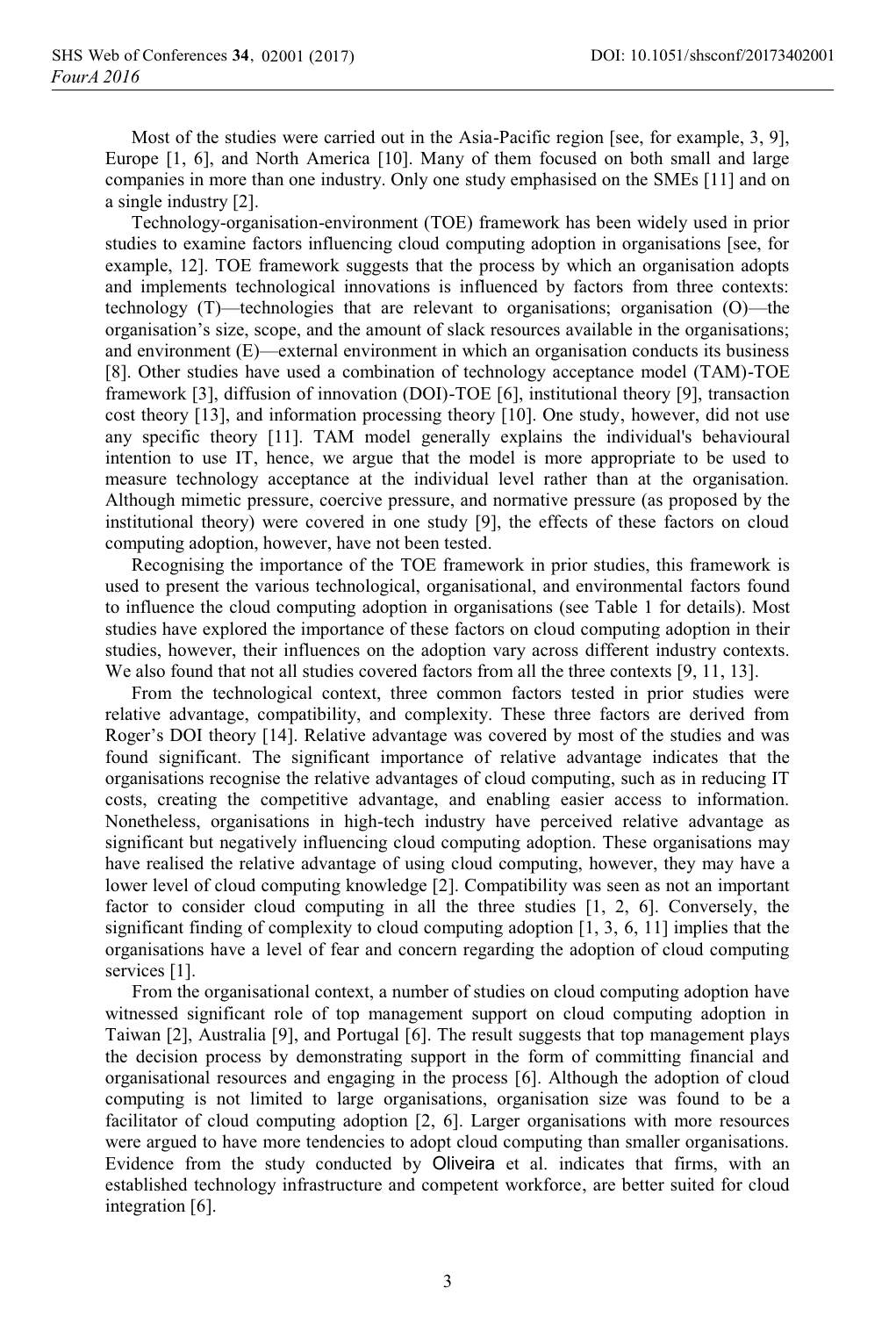|                                              | $\epsilon$ 6           |                      |                          | $\stackrel{*}{\triangleright}$ |                      |                          |                                     |                          |                      |                          |                                                                                                                                                                                                                                                                |                                                                                                                                                                                                                          |
|----------------------------------------------|------------------------|----------------------|--------------------------|--------------------------------|----------------------|--------------------------|-------------------------------------|--------------------------|----------------------|--------------------------|----------------------------------------------------------------------------------------------------------------------------------------------------------------------------------------------------------------------------------------------------------------|--------------------------------------------------------------------------------------------------------------------------------------------------------------------------------------------------------------------------|
| <b>Environmental</b><br>Context <sup>e</sup> | S,                     |                      |                          |                                |                      |                          | $\stackrel{*}{\scriptstyle\diagup}$ |                          |                      |                          |                                                                                                                                                                                                                                                                |                                                                                                                                                                                                                          |
|                                              | $\frac{64}{5}$         |                      |                          |                                |                      |                          |                                     |                          |                      | 7                        |                                                                                                                                                                                                                                                                |                                                                                                                                                                                                                          |
|                                              | $\overline{c}$         |                      |                          |                                |                      |                          |                                     |                          |                      | $\stackrel{*}{\diamond}$ |                                                                                                                                                                                                                                                                |                                                                                                                                                                                                                          |
|                                              | $\mathcal{S}$          |                      |                          |                                |                      |                          |                                     |                          |                      |                          |                                                                                                                                                                                                                                                                |                                                                                                                                                                                                                          |
|                                              | $\overline{\bullet}$   | $\frac{*}{\sqrt{2}}$ | $\frac{*}{\sqrt{2}}$     | ₹                              |                      |                          |                                     |                          |                      |                          |                                                                                                                                                                                                                                                                |                                                                                                                                                                                                                          |
| Organisational<br>Context <sup>b</sup>       | $\mathcal{L}$          |                      |                          |                                |                      |                          | $\frac{*}{\gamma}$                  |                          |                      |                          |                                                                                                                                                                                                                                                                |                                                                                                                                                                                                                          |
|                                              |                        | 7                    | $\frac{*}{\sqrt{2}}$     |                                | $\frac{*}{\sqrt{2}}$ |                          |                                     |                          |                      |                          |                                                                                                                                                                                                                                                                |                                                                                                                                                                                                                          |
|                                              | $ 02 $ $ 03 $          | $\stackrel{*}{\geq}$ |                          |                                | $\frac{*}{\sqrt{2}}$ |                          |                                     |                          | $\frac{*}{\sqrt{2}}$ |                          |                                                                                                                                                                                                                                                                |                                                                                                                                                                                                                          |
|                                              | $\overline{\text{o}1}$ | ₹                    | $\frac{*}{\sqrt{2}}$     |                                | ≸                    | $\stackrel{*}{\diamond}$ |                                     |                          |                      |                          |                                                                                                                                                                                                                                                                |                                                                                                                                                                                                                          |
| Technological<br>Context <sup>a</sup>        | t                      |                      |                          |                                |                      |                          |                                     |                          |                      |                          |                                                                                                                                                                                                                                                                |                                                                                                                                                                                                                          |
|                                              | $\frac{9}{4}$          |                      |                          |                                |                      |                          |                                     |                          |                      |                          |                                                                                                                                                                                                                                                                |                                                                                                                                                                                                                          |
|                                              | ນ<br>ມ                 |                      |                          |                                |                      |                          |                                     | 7                        |                      |                          |                                                                                                                                                                                                                                                                |                                                                                                                                                                                                                          |
|                                              | $\frac{13}{4}$         |                      |                          |                                |                      |                          |                                     | 7                        | $\frac{*}{\sqrt{2}}$ | $\frac{*}{\sqrt{2}}$     |                                                                                                                                                                                                                                                                |                                                                                                                                                                                                                          |
|                                              |                        | $\frac{*}{\sqrt{2}}$ |                          | $\frac{*}{\epsilon}$           | $\frac{*}{\epsilon}$ |                          |                                     | $\stackrel{*}{\diamond}$ |                      |                          |                                                                                                                                                                                                                                                                |                                                                                                                                                                                                                          |
|                                              | $\overline{c}$         |                      |                          |                                |                      |                          |                                     |                          |                      |                          |                                                                                                                                                                                                                                                                |                                                                                                                                                                                                                          |
|                                              | $\overline{a}$         | ₹                    | $\frac{*}{\sqrt{2}}$     | $\frac{*}{\sqrt{2}}$           | $\frac{1}{2}$        |                          |                                     | $\frac{*}{\epsilon}$     | $\frac{*}{\sqrt{2}}$ |                          |                                                                                                                                                                                                                                                                |                                                                                                                                                                                                                          |
| Theory                                       |                        | TOE                  | TOE                      | TAM & TOE                      | DOI & TOE            | Institutional theory     | processing theory<br>Information    |                          | TOE                  | Transaction cost theory  | Note. Only empirical studies that have focused on the factors influencing cloud computing adoption in organisations (hence, organisation as the unit of analysis) are<br>covered and listed in Table 1. *Factor found significant to cloud computing adoption. | "Technological context: t1-relative advantage (perceived benefits); t2-compatibility; t3-complexity; t4-business concerns (e.g., confidentiality); t5-sharing and<br>collaboration; t6-reliability; t7-task uncertainty. |
| Country                                      |                        | š                    | Taiwan                   | India                          | Portugal             | Australia                | USA                                 | APAC region              | Taiwan               | Australia                |                                                                                                                                                                                                                                                                |                                                                                                                                                                                                                          |
| Study                                        |                        |                      | $\overline{\mathcal{S}}$ | ین                             | 61                   | $\overline{\sigma}$      |                                     |                          | $\overline{2}$       | $^{13}$                  |                                                                                                                                                                                                                                                                |                                                                                                                                                                                                                          |

ranications **Table 1.** Factors influencing cloud computing adoption in organisations. j mina adantian in i<br>S ł, Ľ Ś  $\ddot{\phantom{a}}$ ń Table 1

4

<sup>6</sup>Organisational context: ol-top management support; o2-technology readiness; o3-firm size; o4-inter-organisational uncertainty.

<sup>b</sup>Organisational context: ol-top management support; o2-technology readiness; o3-firm size; o4-inter-organisational uncertainty.<br>'Environmental context: el-external pressure; e2-regulatory support; e3-perceived vendor opp 'Environmental context: el-external pressure; e2-regulatory support; e3-perceived vendor opportunism; e4-perceived legal uncertainty; e5-environmental uncertainty; e6-trading partner support. uncertainty; e6-trading partner support.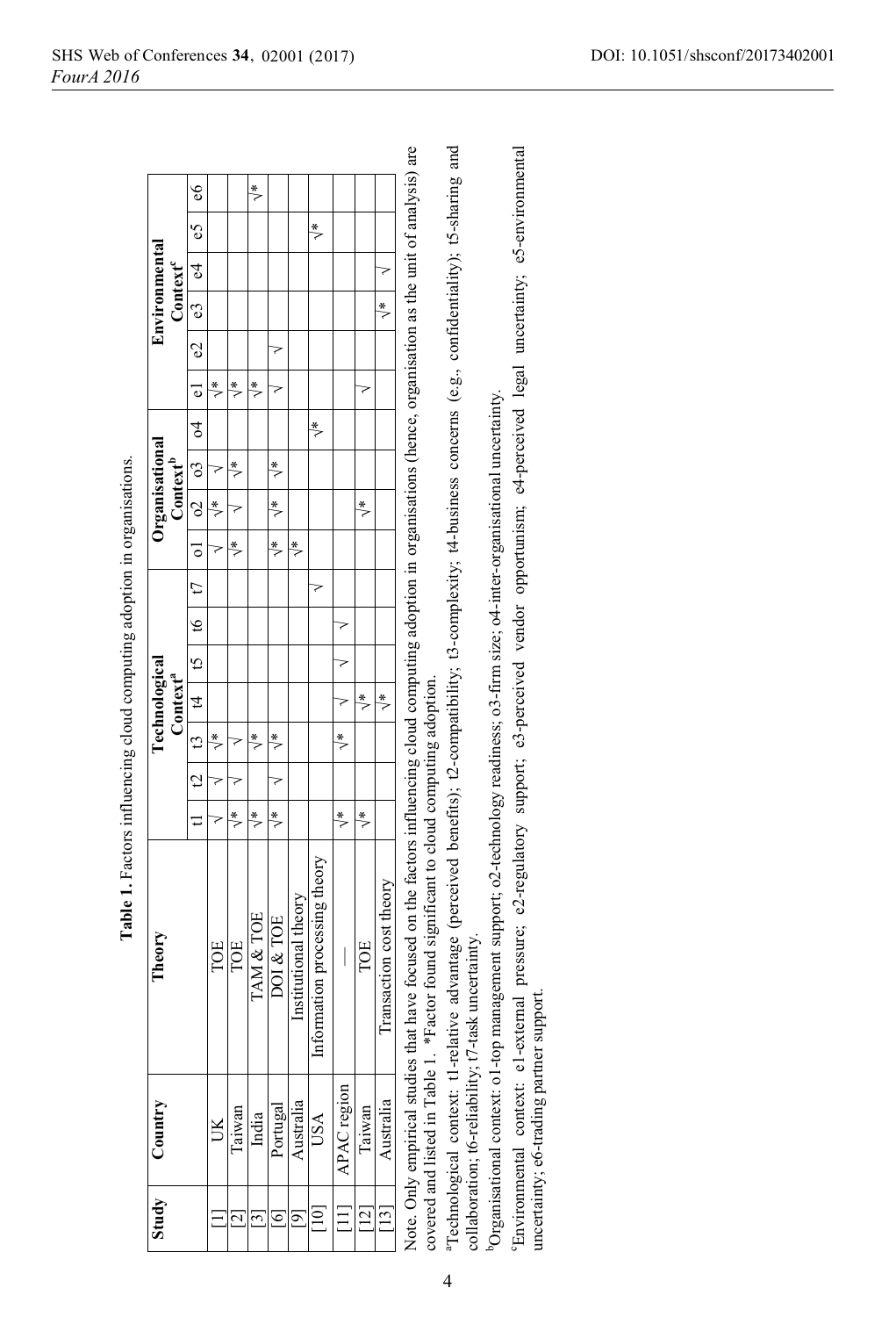From the environmental context, external pressure was mostly tested and found significant [1, 2, 3]. Complex architecture of cloud computing requires tighter integration of customers, business partners, and suppliers and is influenced by the adoption status of its trading partner [3]. The finding implies that when competitors implement cloud computing as a competitive instrument, other organisations face strong competition, hence, feel pressure to adopt cloud to maintain a competitive edge [3]. Both regulatory support and perceived legal uncertainty were found to be not significant to cloud-computing adoption. This does not necessarily mean that the organisations disregard prevailing standards and regulations, but rather that existing legislation protecting the use of cloud computing has not been earnestly embraced by the organisational decision makers [6].

### **2.3 Operationalisation of cloud computing adoption in organisations**

Overall, most of the studies have operationalised cloud computing adoption using adoption intention [see, for example, 3, 10, 12], or binary variable [1, 2] (see Table 2). For example, cloud computing adoption was operationalised using intention to increase the level of computing adoption [9, 13] and the summation of the degree of SaaS, PaaS, and IaaS adoption, where three response options (has not adopted; planning to adopt within 12 months; already adopted) were used for each of the three service models [12]. The choice of intention rather than the actual adoption of the technology was due to the relative newness of cloud computing as a business tool [10].

| <b>Study</b> | <b>Operationalisation</b>                                                  |  |  |  |  |  |  |
|--------------|----------------------------------------------------------------------------|--|--|--|--|--|--|
| Ί1           | Binary variable                                                            |  |  |  |  |  |  |
| [2]          | Binary variable                                                            |  |  |  |  |  |  |
| [3]          | Intention to adopt cloud computing                                         |  |  |  |  |  |  |
| 61           | stage of cloud computing adoption; and (b) Intention to adopt cloud<br>(a) |  |  |  |  |  |  |
| [9]          | Intention to increase the level of cloud computing adoption                |  |  |  |  |  |  |
| [10]         | Intention to adopt cloud computing                                         |  |  |  |  |  |  |
| [11]         | (a) Its ease of use; (b) its reliability; and (c) security and privacy     |  |  |  |  |  |  |
| [12]         | Intention to adopt cloud computing                                         |  |  |  |  |  |  |
| [13]         | Intention to increase the level of cloud computing adoption                |  |  |  |  |  |  |

**Table 2.** Operationalisation of cloud computing adoption.

Intention to use refers to the degree to which an individual intents to perform a particular behaviour or act. It is, however, argued that the intention to use does not necessary lead to adoption [15]. In addition, measuring technology adoption using binary measures, such as adopt or not adopt cloud computing services, is deemed inadequate as it does not completely capture the reach and richness of the use of IT innovations and cannot inform post-adoptive variability [16].

### **3 Conclusion**

This study reviews literature on cloud computing adoption in organisations, focusing specifically on its influential factors and its operationalisation in prior literature. The factors (technology, organisation, and environment) are classified based on the TOE framework. We find that most studies have explored the importance of these factors to cloud computing adoption, nonetheless, their influences vary across studies. Most studies have operationalised cloud computing adoption using intention to adopt or binary variable (adopt or not adopt). The literature chosen for the review is, however, limited to the quantitative studies of cloud computing adoption in the organisations only.